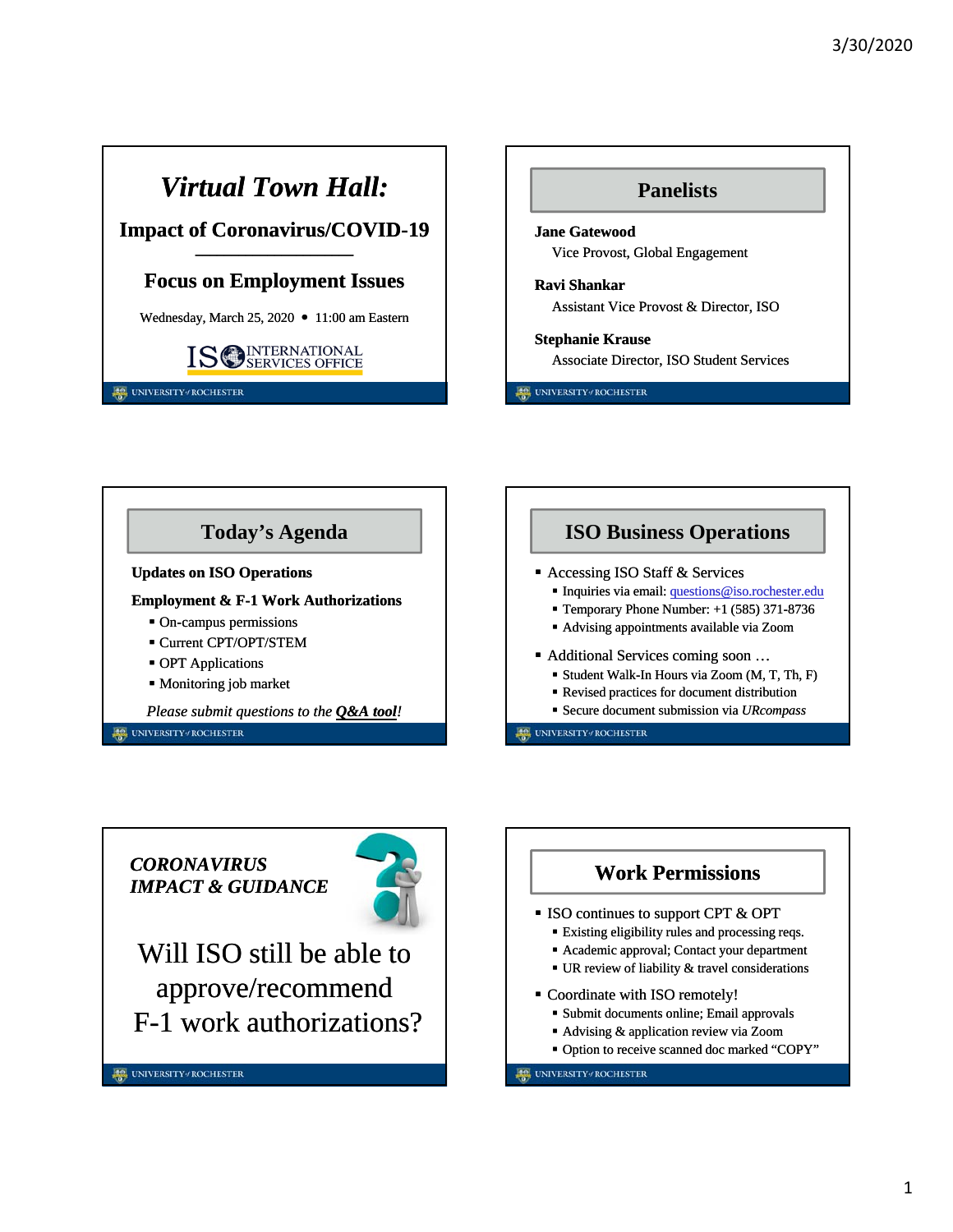*CORONAVIRUS IMPACT & GUIDANCE*



Can I still work on-campus during UR office closures?

UNIVERSITY#ROCHESTER

**On-Campus Employment**

F-1 & J-1 work permissions are unchanged

- 20 hours per week during academic term
- Otherwise maintaining status (i.e. FT enrolled)
- Contact UR office to determine work options
	- Social distancing, non-essential functions limited
	- *Form*: Continuation of Campus Work (SEO)
	- Remote work may be limited outside of NY state

UNIVERSITY#ROCHESTER

*CORONAVIRUS IMPACT & GUIDANCE*



Can I work remotely during my CPT/OPT? What about STEM?

UNIVERSITY#ROCHESTER



- Arrangements to engage in work remotely
	- SEVP: "flexible with temporary adaptations"
	- Document work plans; Training objectives met
	- Focus on assessment of student's work/training
- Report significant modifications to ISO
	- *Remote Work*: Remark in SEVIS, no new I-20
	- *End Work*: Shorten CPT (via email w/ dept.); Reporting OPT (via web form or SEVP Portal)

**ER UNIVERSITY / ROCHESTER** 



#### UNIVERSITY#ROCHESTER



UNIVERSITY#ROCHESTER